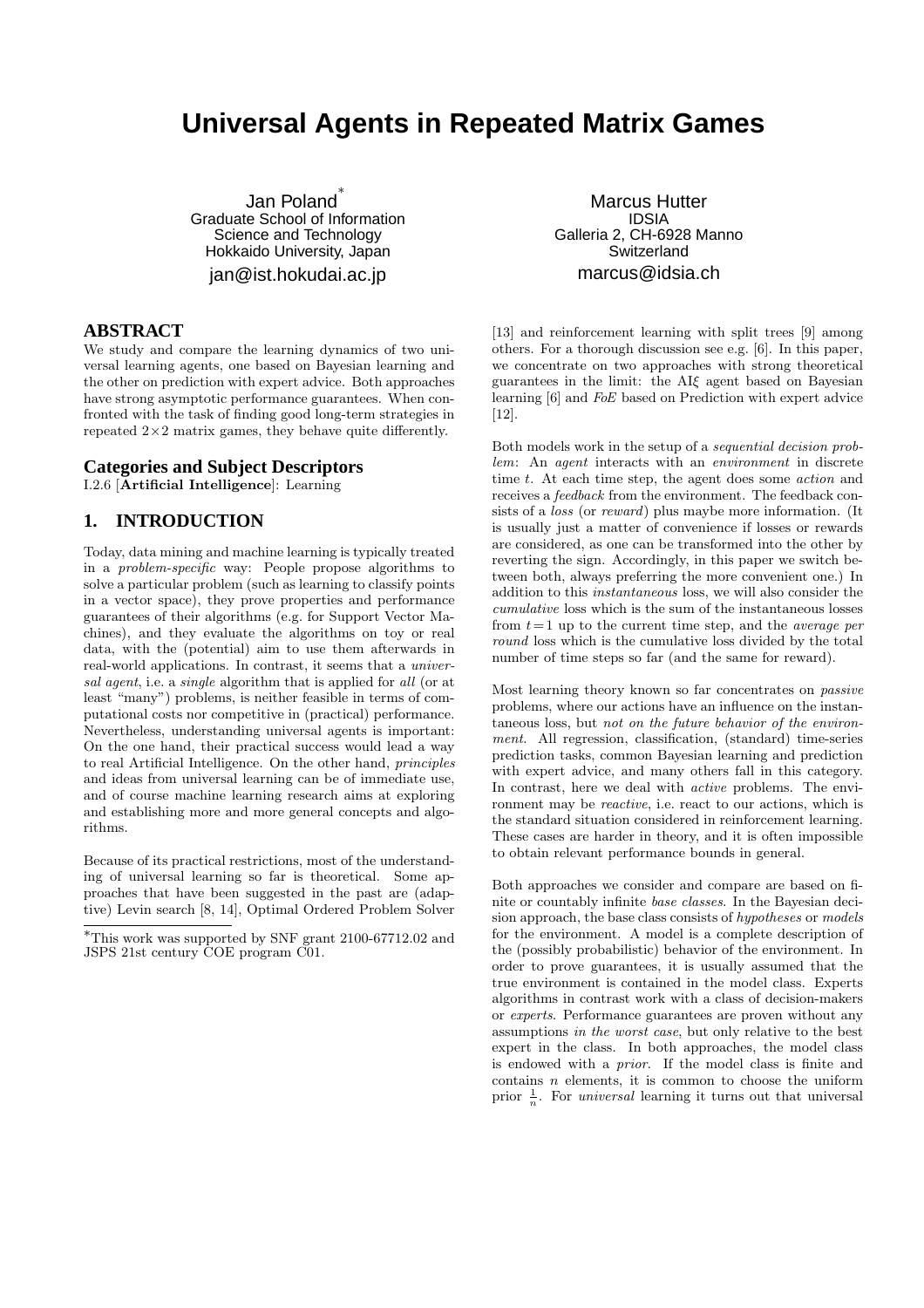base classes for both approaches can be constructed from the set of all programs on some fixed universal (prefix) Turing machine. Then each program naturally corresponds to an element in the base class, and a prior weight is defined by  $w(program) = 2^{-length(program)}$  (provided that the input tape of the Turing machine is binary). The prior is a (sub-) probability distribution on the class, i.e.  $\sum w \leq 1$ .

Contents. The aim of this paper is to better understand the actual learning dynamics and properties of the two universal approaches, which are both "universally optimal" in a sense specified later. Clearly, the universal base class is computationally very expensive or infeasible to use. So we will restrict on simpler base classes that are "universal" in a much weaker sense: we will employ complete Markov base classes where each element sees only the previous time step. Although these classes are not truly universal, they are general enough (and not tailored towards our applications), such that we expect the outcome to be a good indication for the dynamics of true universal learning. The problems we study in this paper are  $2\times 2$  matrix games. (We will not go into the deep literature on learning equilibria in matrix games, as our primary interest is the universal learning dynamics.) Matrix games are simple enough such that a "universal" algorithm with our restricted base class can learn something, yet they provide interesting and nontrivial cases for reactive environments, where really active learning is necessary. Moreover, in this way we can set up a direct competition between the two universal learners. The paper is structured as follows: In the next two sections, we present both universal learning approaches together with their theoretical guarantees. Section 4 contains the simulations, followed by a discussion in Section 5.

### **2. BAYESIAN SEQUENTIAL DECISIONS (AI**ξ**)**

Passive problems. Inductive inference problems can be brought into the following form: Given a string  $x_{\leq t} \equiv$  $x_{1:t-1} := x_1 x_2 ... x_{t-1}$ , guess its continuation  $x_t$ . Here and in the following we assume that the symbols  $x_t$  are in a finite alphabet  $X$ ; for concreteness the reader may think of  $\mathcal{X} = \{0,1\}$ . If strings are sampled from a probability distribution  $\mu: \mathcal{X}^* \to [0,1]$ , then predicting according to  $\mu(x_t|x_{\leq t}),$ the probability conditioned on the history, is optimal. If  $\mu$  is unknown, predictions may be based on an approximation of  $\mu$ . This is what happens in *Bayesian sequential prediction*: Let the *model class*  $M := {\mu_1, \mu_2,...}$  be a finite or countable set of distributions on strings  $\mu_i(x_{1:t}|y_{1:t})$  that are additionally conditionalized to the past actions  $y_{\leq t}$ . The actions are necessary for dealing with reactive environments as introduced above. We agree on the convention that the learner issues action  $y_t$  before seeing  $x_t$ . Let  $\{w_1, w_2, ...\}$  be a prior on M satisfying  $\sum w_i \leq 1$ . Then the *Bayes mixture* is the weighted average

$$
\xi(x_{1:t}|y_{1:t})\!:=\!\sum_i w_i \cdot \mu_i(x_{1:t}|y_{1:t}).
$$

One can show that the  $\xi$ -predictions rapidly converge to the  $\mu$ -predictions almost surely, if we assume that  $\mathcal M$  contains the true distribution:  $\mu \in \mathcal{M}$ . This is not a serious constraint if we include *all* computable probability distributions in  $M$ . This universal model class corresponds to all programs on

a fixed universal Turing machine (cf. the introduction and  $[15, 6]$ ).

In a passive prediction problem, the behavior of the environments  $\mu_i$  do not depend on our actions  $y_{1:t}$ . Here we may interpret our action  $y_t$  as a prediction of  $x_t$ . Assume that  $\ell:(y_t,x_t)\mapsto[0,1]$  is a function defining our instantaneous loss. Then the average per round regret of  $\xi$  tends to 0 at least at rate  $t^{-1/2}$ , precisely [6]

$$
\frac{1}{t}L_{1:t}^{\xi} \le \frac{1}{t}L_{1:t}^{\mu} + 2\sqrt{\ln w_{\mu}^{-1}/t}.
$$
 (1)

Here,  $L_{1:t}^{\xi}$  is the cumulative  $\mu$ -expected loss of the  $\xi$ -predictions. The  $\xi$ -prediction (and likewise the  $\mu$ prediction) is chosen *Bayes optimal* for the given loss function:  $y_t^{\xi} = \operatorname{argmin}_{y_t} \sum_{x_t} \ell(y_t, x_t) \xi(x_{1:t}|y_{1:t})$ . The difference  $L_{1:t}^{\xi} - L_{1:t}^{\mu}$  is termed regret.

Active problems. If the environment is *reactive*, i.e. depends on our action, then it is easy to construct examples where the greedy Bayes optimal loss minimization is not optimal. Instead, the far-sighted AIξ-agent chooses the action

$$
y_t^{\xi,d} = \arg\min_{y_t} \sum_{x_t} \dots \min_{y_{t+d}} \sum_{x_{t+d}} \ell_{t:t+d} \xi(x_{1:t+d}|y_{1:t+d}). \tag{2}
$$

where  $\ell_{t:t+d} = \ell(y_{t:t+d}, x_{t:t+d}) = \sum_{s=t}^{t+d} \ell(y_s, x_s)$  and d is the depth of the *expectimin-tree* the agent computes by means of (2). We refer to  $t+d$  as the (current) horizon. If we knew the final time  $T$  in advance and had enough computational resources, we could choose  $d = T - t$  according to the *fixed horizon T*. Taking d fixed and small (e.g.  $d=8$ ) is computationally feasible; this is the moving horizon variant. However, this can cause consistency problems: A sequence of actions that is started some time step  $t$  may not seem favorable any more in the next time step  $t+1$  (since the horizon shifts), and thus is disrupted. We therefore also use an almost consistent horizon variant that takes  $d=8$  in the first step, then  $d=7$ , and so on down to  $d=2$ , after which we start again with  $d=8$ . (Actually, we do not go down to  $d=1$ , since then the agent would be greedy, which can for instance disrupt consecutive runs of cooperation in the Prisoner's dilemma, see below.) A theoretically very appealing alternative is to consider the future discounted loss and infinite depth, which is a solution of the Bellman equations. This can be found in [6], together with more discussion and the proof of the following optimality Theorem for AIξ.

THEOREM 1 (PERFORMANCE OF AI $\xi$ ). If there exists a self-optimizing policy  $\rho$  in the sense that its expected average loss  $\frac{1}{T} L_{1:T}^{\rho}$  converges for  $T \to \infty$  to the optimal average  $\frac{1}{T}L_{1:T}^{\mu}$  for all environments  $\mu \in \mathcal{M}$ , then this also holds for the universal policy  $\xi$ , *i.e.* 

$$
\begin{array}{ccccccccc}H\ \exists\rho\forall\mu:\frac{1}{T}L_{1:T}^\rho&\stackrel{T\longrightarrow\infty}{\longrightarrow}&\frac{1}{T}L_{1:T}^\mu&\Rightarrow&\frac{1}{T}L_{1:T}^\xi&\stackrel{T\longrightarrow\infty}{\longrightarrow}&\frac{1}{T}L_{1:T}^\mu\end{array}
$$

Matrix games (as defined in Section 4) can be stated in a straightforward way in our setup. We just have to consider that the opponent, i.e. the environment, does not know our action  $y_t$  when deciding its reaction  $x_t$ :  $\mu_i(x_t|x_{\leq t}, y_{1:t}) =$  $\mu_i(x_t|x_{< t},y_{< t})$ . AI $\xi$  for  $2\times 2$  matrix games can then be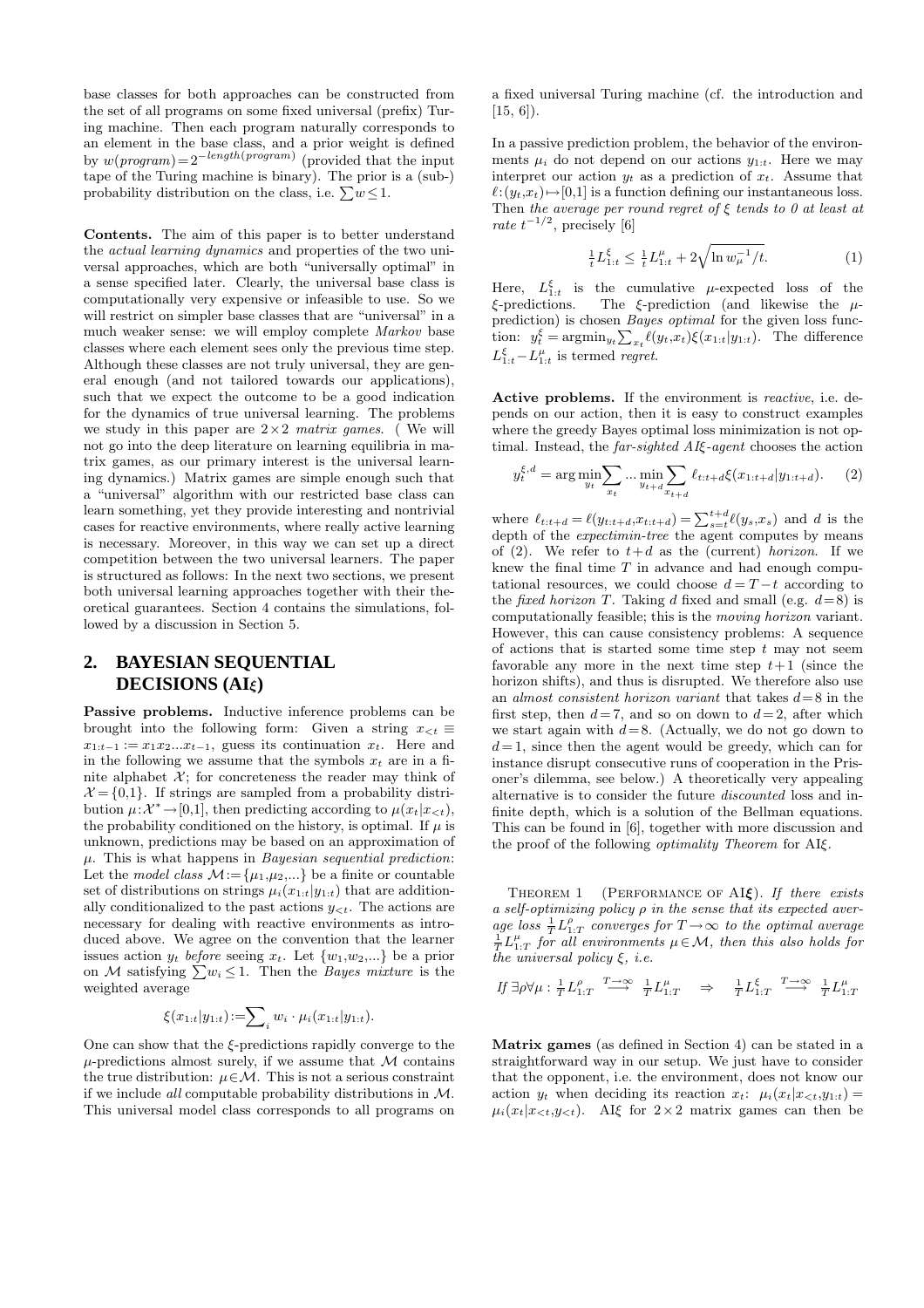function  $\ell = A I \xi(s_0, x_{\leq t}, y_{\leq t}, d)$ //input: current state  $s_0 = x_t$  (unknown), //history  $x_{\leq t}, y_{\leq t}$ , depth d  $\ell^0 := \ell(0,s_0), \; \ell^1 := \ell(1,s_0)$ If  $d\!>\!1$  Then For  $a \in \{0,1\}$  //the agent's possible actions For  $s \in \{0,1\}$  //the env.'s possible next states  $\ell^{(s,a)}:=A\text{I}\xi(s,[x_{< t}s_0],[y_{< t}a],d-1)$  $\ell^a \! :=\! \ell^a \! +\! \xi(s|s_0,a,\!x_{$ Return min $\{\ell^0, \ell^1\}$ 

Figure 1: The AIξ recursion for known loss matrix  $\ell.$ 

function FoE  $(\gamma_t)_{t\geq 1}, (\eta_t)_{t\geq 1}, (B_t)_{t\geq 1}$ //input: sequences of exploration rates  $\gamma_t$ , learning  $1/rates \eta_t$ , time control parameters  $B_t$ For  $\tau = 1, 2, 3, ...$ Sample  $r_{\tau} \in \{0,1\}$  independ. s.t.  $P[r_{\tau}=1]=\gamma_{\tau}$ If  $r_{\tau} = 0$  Then Invoke subroutine  $FPL(\tau)$ : Sample  $q^i_{\tau} \stackrel{d}{\sim} Exp$  independently for  $1 \leq i \leq n$ Select  $I_{\tau}^{\dot{FPL}} = \arg\min_{1 \leq i \leq n} \{ \eta_{\tau} \hat{\ell}_{\leq \tau}^i + \ln w^i - q_{\tau}^i \}$  $\langle$ end of subroutine  $FPL(\tau)$ Play  $I_{\tau}^{FoE} := I_{\tau}^{FPL}$  for  $B_{\tau}$  elementary time steps Set  $\hat{\ell}_\tau^i = 0$  for all  $1 \leq i \leq n$ Else Sample  $I_{\tau}^{FoE}$   $\in$  {1...*n*} uniformly Play  $I := I_{\tau}^{F \circ E}$  for  $B_{\tau}$  elementary time steps<br>Let  $t_0(\tau) := \sum_{\tau'=1}^{\tau-1} B_{\tau'}$  and  $\ell_{\tau}^I := \sum_{t=t_0(\tau)+1}^{t_0(\tau)+B_{\tau}} \ell_t^I$ Let  $\hat{\ell}_{\tau}^{I} = \ell_{\tau}^{I} n / \gamma_t$  and  $\hat{\ell}_{\tau}^{i} = 0$  for all  $i \neq I$ 

Figure 2: The algorithm FoE. The parameters  $\eta_t$ ,  $\gamma_t$ , and  $B_t$  will be specified in Theorem 2.

implemented recursively as shown in Figure 1, if we additionally assume that the environments are Markov players with two internal states, corresponding to the reaction  $x_t$ they are playing. (Note that in the description of the algorithm, we denote the hypothetical future states by s, as opposed to the observed history  $x$ .) Since in step  $t$ , we don't know  $x_t$  yet, AI $\xi$  must evaluate both AI $\xi(0, x_{\leq t}, y_{\leq t}, d)$  and  $AI\xi(1,x_{<};y_{<};d)$  and compute a weighted mixture for both possible actions  $a = 0,1$ . As long as we do not yet know the loss matrix  $\ell:(y_t,x_t)\mapsto[0,1]$  completely (which we assume to be deterministic), we additionally compute an expectation over all assignments of losses that are consistent with the history. To this aim, we pre-define a finite set  $\mathcal{L} \subset \mathbb{N}$  that contains all possible losses. In the simulations below, we use  $\mathcal{L} = \{0...\overline{4}\} \cup \{-16\}$ , where the actual losses are always in {0...4} and the large negative value of −16 encourages the agent to explore as long as he doesn't know the losses completely. This is for obtaining interesting results with moderate tree depth: otherwise, when the loss observed by  $AI\xi$  is relatively low,  $AI\xi$  would explore only with a large depth. This phenomenon is explained in detail in Section 4.

Markov Decision Processes (MDP) have been intensively studied. In an MDP, the environmental behavior depends only on the last action and observation, precisely  $\mu(x_t|x_{<};y_{<})=\mu(x_t|x_{t-1},y_{t-1})$ . For a 2×2 game, a Markov player is modelled by a  $2 \times 2 \times 2$  transition matrix. It turns out that the (uncountable) class of all transition matrices with a uniform prior admits a closed-form solution:

$$
\xi(x_t|x_{<}; y_{<}) = \frac{N_{x_{t-1}\to x_t}^{y_{t-1}\to x_t} + 1}{N_{x_{t-1}\to 0}^{y_{t-1}} + N_{x_{t-1}\to 1}^{y_{t-1}} + 2},
$$

where  $N_{x_{t-1}\to x_t}^{y_{t-1}}$  counts how often in the history the state  $x_{t-1}$  transformed to state  $x_t$  under action  $y_{t-1}$ . This is just Laplace' law of succession [6, Prob.2.11&5.14]. (Observe that  $\xi$  is not Markov but depends on the full history.) Note that the  $\xi$  posterior estimate changes along the expectimin tree (2). Disregarding this important fact as is done in Temporal Difference learning and variants would result in greedy policies where one has to rescue exploration by ad-hoc methods (like  $\varepsilon$ -greedy). One can show that there exist self-optimizing policies  $\tilde{p}$  for the class of ergodic MDPs [6]. Although the class of transition matrices contains nonergodic environments, a variant of Theorem 1 applies, and hence the Bayes optimal policy  $p^{\xi}$  is self-optimizing for ergodic Markov players (which we will exclusively encounter). The intuitive reason is that the class is compact and the non-ergodic environments have measure zero.

#### **3. ACTING WITH EXPERT ADVICE (FOE)**

Instead of predicting or acting optimally with respect to a model class, we may construct an agent from a class of base agents. We show how this can be accomplished for fully active problems. The resulting algorithm will radically differ from the  $AI\xi$  agent.

Prediction with expert advice has been very popular in the last two decades. The base predictors are called experts. Our goal is to design a master algorithm which in each time step  $t$  selects one expert  $i$  and follows its advice (i.e. predicts as the expert does). Thereby, we want to keep the master's regret  $\ell_{1:T}^{master} - \ell_{1:T}^{*}$  small, where  $\ell_{1:T}^{*}$  is the cumulative loss of the best expert in hindsight up to time T. Usually,  $T \geq 1$  is not known in advance. The state-ofthe-art experts algorithms achieve this: Loss bounds similar to (1) can be proven, with  $\ell^{\mu}_{1:T}$  replaced by  $\ell^*_{1:T}$  and  $w^{\mu}$  replaced by the prior weight of the best expert in hindsight,  $w^*$ . These bounds hold in the worst case, i.e. without any assumption on the data generating process. In particular, the environment that provides the feedback may be an adaptive adversary. Since these bounds imply bounds in expectation in the Bayesian setting (with slightly larger constants than (1)), expert advice is in a sense the stronger prediction strategy [5].

In order to protect against adaptive adversaries, we need to randomize. In this work, we build on the Follow the Perturbed Leader FPL algorithm introduced by [4]. (We won't discuss the more popular alternative of weighted sampling at all.) We don't even need to be told the true outcome after the master's decision. All we need for the analysis is learning the losses of all experts, which are bounded (this is an important restriction which applies to all standard ex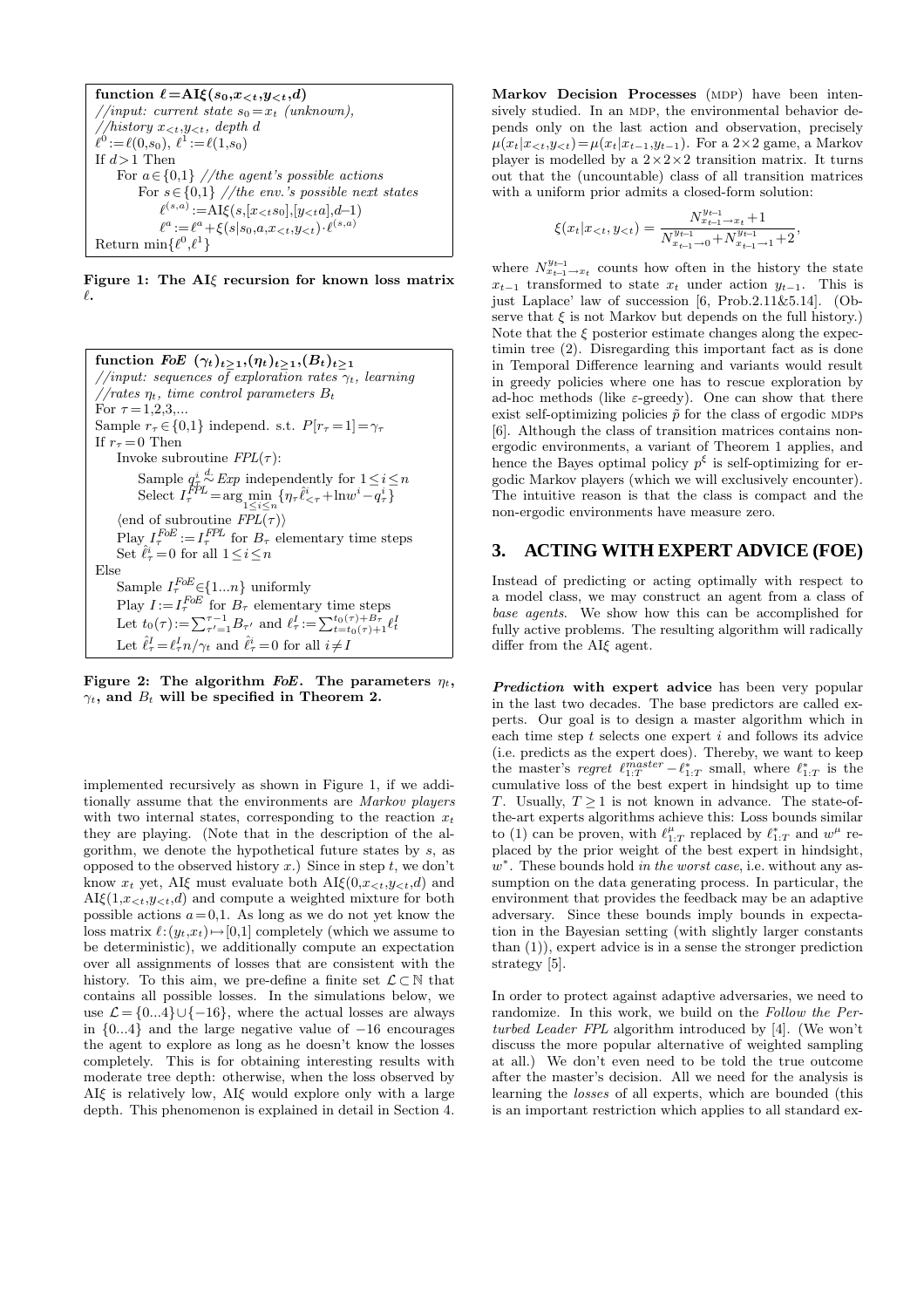perts algorithms) w.l.o.g. in [0,1]. In this way, the master's actual decision is based on the past cumulative loss of the experts. A key concept is that we must prevent the master from learning too fast (or too slowly). This is achieved by introducing a *learning rate*  $\eta_t$ , which decreases to zero at an appropriate rate with growing  $t$ . Most of the literature assumes experts classes of finite size *n* with uniform prior  $\frac{1}{n}$ , in particular when the learning rate  $\eta_t$  is non-stationary. For FPL, the case of arbitrary non-uniform prior and countable expert classes has been treated in  $[7].^1$ 

Active problems. In the passive full observation game discussed so far (i.e. we learn all losses), the notion of regret is not problematic even against an adaptive adversary.<sup>2</sup> However, the situation changes if the reaction of the environment depends on our past actions. Consider the simple case of two experts, one always suggesting action 0 and the other one action 1. The environment is reactive and "unfair": Each expert incurs no loss as long as we stay with its initial action (e.g. the action sequences 00000 and 111 have no loss). But as soon as we perform a different action (e.g. 001), in all subsequent rounds both experts incur loss 1. Each sensible strategy will soon explore both actions, and compared to the pure experts, we incur large loss. Consequently, we need to consider a different notion of regret: Our performance is compared to what an expert could achieve when he is actually put in our situation. In this example, after the action sequence 001, we perform badly, but so do all experts.

Another problem with reactive environments is that we do not necessarily get valid feedback for all experts in each round. In the previous example, if we chose 0 as the first action and learned that expert 0 had no loss at time  $t=2$ . it is not legitimate to make any assumption on the loss of expert 1 at  $t=2$ . Even if the environment tells us that the pure expert 1 had no loss, we are interested in the loss of expert 1 put in our situation, i.e. after the first action 0. But this loss we do not know. Precisely, we know only the loss of an expert with the correct action history after the last time step in the past, where we (maybe coincidentally) acted as he suggested. Instead of trying to track the action history (which is possibly expensive), we therefore use only the feedback from the currently selected expert i and discard all other information. This is commonly referred to as bandit setup. Fortunately, this issue can be successfully addressed by forcing exploration, i.e. sampling according to the prior, with a certain probability  $\gamma_t$  [10]. This exploration rate  $\gamma_t$ is decreased to zero appropriately with growing  $t$ . Thus, in each time step we decide to either follow the perturbed leader or *explore*. Accordingly, we call our algorithm  $FoE$ (Follow or Explore). Bounds for the bandit setup are typically similar to  $(1)$ , but with  $-\ln w^*$  replaced by (something

larger than)  $1/w^*$ . Hence they are exponentially larger in  $w^*$ , and one can show that this is sharp in general.

Increasing horizon. If the environment is reactive, it is not sufficient to consider only the short-term performance of the selected expert  $i$ . This was first recognized by [1], who considered the repeated game of "Prisoner's Dilemma" and the "tit for tat" opponent as a motivating example (see Section 4 for details). In this case, a good long term strategy is cooperating (because of the particular opponent). However defecting is dominant, i.e. the instantaneous loss of defecting is always smaller than that of cooperating. So in order to notice that an expert (for instance the always cooperating one) performs well, we have to evaluate it at least over two time steps. In general, if we evaluate a chosen expert over an increasing number of time steps, we hope that we perform well in arbitrary reactive environments. This means that the master works at a different time scale  $\tau$ : in its  $\tau$ th time step, it gives the control to the selected expert for  $B<sub>\tau</sub>$  > 1 time steps (in the original time scale t). As a consequence, the instantaneous losses which the master observes are no longer uniformly bounded in [0,1], but in  $[0,B<sub>\tau</sub>]$ . Fortunately, it turns out that the analysis remains valid if  $B_{\tau}$ grows unboundedly but slowly enough. Only the convergence rate of the average master's loss to the optimum is affected: we will obtain a final rate of  $t^{-1/10}$ . The resulting algorithm FoE (for a finite expert class) is specified in Figure 2 together with its subroutine FPL. We may have instantaneous and cumulative losses in both time scales, this is always clear from the notation (e.g.  $\ell_t^i$  vs.  $\ell_{\tau}^i$ ). Not surprisingly, most of FoE works in the master time scale.

Note that FoE makes use of its observation only if he decided to explore, i.e. if  $r<sub>\tau</sub> = 1$ . This seems an unnecessary waste of information, which is motivated from the analysis, since FoE needs an unbiased loss estimate  $\ell$  (with respect to FoE's randomization). We just chose the simplest way to guarantee this. For the simulations, we concentrate on the following *faster learning variant*: approximate the probability  $p_{\tau}^{i}$  of the selected expert i (jointly for exploration and exploitation) by a Monte-Carlo simulation. Then always learn a (close to) unbiased estimate  $\hat{\ell}^i_\tau = \ell^i_\tau / p^i_\tau$ . The analysis of FoE works in the same way for this modification. On the other hand, we will see that modified FoE learns faster.

In case of a non-uniform prior and possibly infinitely many experts, the exploration must be according to the prior weights. This causes another problem: FoE's loss estimates  $\hat{\ell}$  need to be bounded, which forbids exploring experts with very small prior weights. Hence we define for each expert *i*, an entering time  $\overline{T}^i \geq 1$  (at the master time scale). Then FoE (including its subroutine FPL) is modified such that it uses only *active* experts from  $\{i : \tau \geq T^i\}$ . This guarantees additionally that we have only a finite active set in each step, and the algorithm remains computationally feasible.

THEOREM 2 (PERFORMANCE OF FOE). Assume FoE acts in an online decision problem with bounded instantaneous losses  $\ell_t^i \in [0,1]$ . Let the exploration rate be  $\gamma_\tau = \tau^{-1/4}$ and the learning rate be  $\eta_{\tau} = \tau^{-3/4}$ . In case of uniform prior, choose  $B_{\tau} = \lfloor \tau^{1/8} \rfloor$ . Then, for all experts i and all

<sup>&</sup>lt;sup>1</sup>Given the large amount of recent literature, it should be not too difficult to obtain similar assertions for weighted sampling algorithms. However, as far as we know, the only result proven so far requires rapidly decaying weights [3], which is therefore not appropriate for universal expert classes.

<sup>&</sup>lt;sup>2</sup>One can even prove the following strong statement<sup>[7, 11]:</sup> If a strategy performs well against an oblivious adversary which does not at all depend on our actions, then it also performs well against an adaptive adversary (in case of partial observations, this holds only for the weak regret).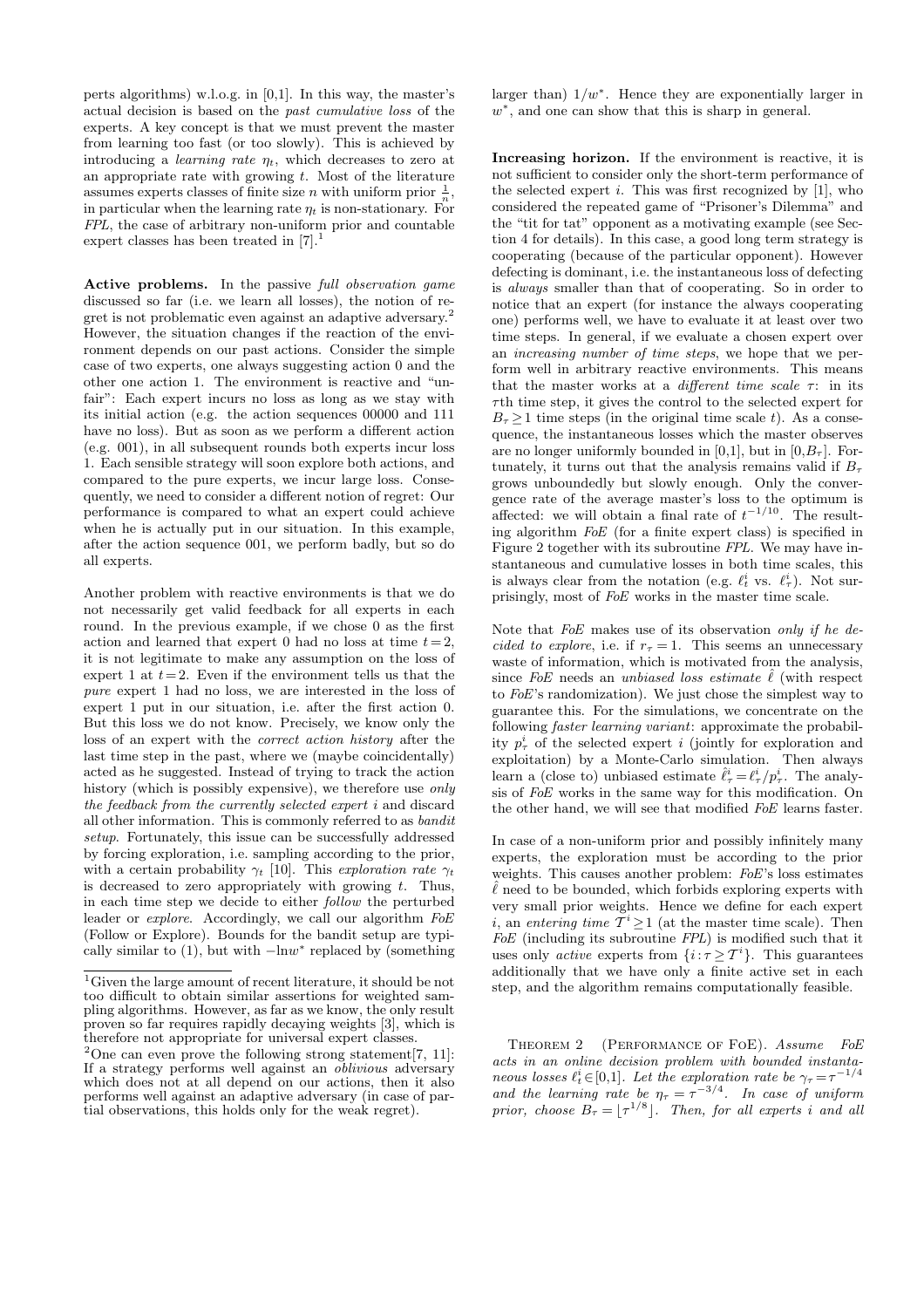$T \geq 1$ , we have

$$
\frac{\frac{1}{T}\mathbf{E}\ell_{1:T}^{FoE}}{\frac{1}{T}\ell_{1:T}^{FoE}} \leq \frac{\frac{1}{T}\ell_{1:T}^{i} + O(n^{2}T^{-1/10}), \text{ and } \frac{1}{T}\ell_{1:T}^{FoE}}{\frac{1}{T}\ell_{1:T}^{i} + O(n^{2}T^{-1/10}) \text{ w.p. } 1 - T^{-2}.
$$

Consequently,  $\limsup_{T\to\infty} \frac{1}{T}(\ell_{1:T}^{FoE} - \ell_{1:T}^i) \leq 0$  a.s. For nonuniform prior, let  $B_{\tau} = \lfloor t^{1/16} \rfloor$  and  $\mathcal{T}^i = \lceil (w^i)^{-16} \rceil$ . Then corresponding assertions hold with O-terms replaced by  $O \log(w^{i}) T^{-1/10} + (w^{i})^{-22} T^{-1}$ .

The proof of this main theorem on the performance of  $FoE$ can be found in [12]. Similar bounds hold for larger  $B_{\tau} < \tau^{\frac{1}{4}}$ . In the simulations, we used  $B_{\tau} = \tau^{0.24}$  for faster learning. For playing  $2\times 2$  matrix games, we will use the class of all 16 deterministic four-state Markov experts. That is, each expert consists of a lookup table with all the actions for each of the 4 possible combination of moves in the last round. In the first round, the expert plays uniformly random. (Compare the standard results on learning matrix games with expert advice by [2].)

#### **4. SIMULATIONS**

A 2×2 matrix game consists of two matrices  $R_1, R_2 \in \mathbb{R}^{2 \times 2}$ , the first one containing rewards for the row player, the second one rewards for the column player. (Recall that using losses or rewards is just a matter of convenience, in this section we will use rewards.) A single game proceeds in the following way: the first player chooses a row action  $i \in \{0,1\}$ and simultaneously the second player chooses a column action  $j \in \{0,1\}$ , both players without knowing the opponent's move. Then reward  $R_k(i,j)$  is payed to player k  $(k = 1,2)$ , and  $i$  and  $j$  are revealed to both players. A repeated game consists of T single games. We chose  $T = 20000$ , if at least one opponent is FoE (which has slow learning dynamics, as we will see), and  $T = 100$  for the fast learning AI $\xi$  (unless it is plotted in the same graph as FoE). If at least one randomized player participates, the run is repeated 10 times<sup>3</sup>, and the average is shown.

All games we consider have rewards in  ${0...4}$ . The AI $\epsilon$  and FoE agents are used as specified in the previous sections, with the classes of all two-state Markov environments and all deterministic four-state Markov experts, respectively. For AIξ, we will concentrate the presentation on the almost consistent horizon variant, since it performs always better than the moving horizon variant. For FoE, we will concentrate on the faster learning variant.

Prisoner's Dilemma. This dilemma is classical. The reward matrices are  $R_1 = \begin{bmatrix} 1 & 4 \\ 0 & 3 \end{bmatrix}$  and  $R_2 = R_1^T$ , with the following interpretation: The two players are accused of a crime they have committed together. They are being interrogated separately. Each player can either cooperate with the other player (don't tell the cops anything), or he defects (tells the cops everything but blame the colleague). The punishments

are according to the players' joint decision: if none of them gives evidence, both get a minor sentence. If one gives evidence and the other one keeps quiet, the traitor gets free, while the other gets a huge sentence. If both give evidence, then they both get a significant sentence. (There is also an easier variant "Deadlock" which we do not discuss.)

It is clear that giving evidence, i.e. defecting, is an instantaneously dominant action: regardless of what the opponent does, the immediate reward is always larger for defecting. However, if both players would agree to cooperate, this is the "social optimum" and guarantees the better long-term reward in the repeated game. A well-known instance for this case is playing against the "tit for tat" strategy strategy which cooperates in the first move and subsequently performs the action we did in the previous move. Similar but harder to learn are "two tit for tat" and "three tit for tat", which defect in the first move and cooperate only if we cooperated two respectively three times in a row. Note that although "two tit for tat" and "three tit for tat" are not in AIξ's model class, probabilistic versions of the strategies are: if the probability of "adversary defected, I cooperate, then the adversary will cooperate in the next round" is chosen correctly (namely  $\frac{1}{2}$  for 2-tit for tat and  $\approx 0.57$  for 3-tit for tat), then the expected number of rounds I have to cooperate until the adversary will do so is 2 respectively 3.

Figure 3 shows that in most cases, AIξ learns very quickly the best actions. (This is the consistent horizon variant, the moving horizon variant will be discussed with the next game, Stag Hunt.) If the opponent is memoryless as for example the uniform random player, AIξ constantly defects after short time. Against tit for tat and two tit for tat, AIξ cooperates after short time. The figure shows the average per round rate of cooperation, which after a few exploratory moves converges to the optimal action as  $\frac{1}{t}$ . However, AI $\xi$ does not learn to cooperate against three tit for tat. The reason is the general problem that in order to increase exploration, AIξ needs exponential depth of the expectimin tree. Assume that a certain action sequence of length  $n$  is favorable against the true environment, which has however not too large a current weight. In this instance, cooperating three times in a row is favorable against (the probabilistic version of) 3-tit for tat. In order to recognize that this is worth exploring, AI $\xi$  has to build a branch of depth  $n=3$ in the expectimin tree, which has (because of the relatively low prior weight) very small probability  $\sim \exp(-n)$  however. Then it needs an exponentially large subtree below this branch to accumulate enough (virtual) reward in order to encourage exploration.

One more problem arises when AIξ plays against another AIξ. Here, the perfectly symmetric setting results in both playing the same actions in each move, hence they are not correctly learning. We might try to remedy this by varying the tree depth of the second  $AI\xi$  (denoted  $AI\xi2$  in the figure), however it turns out that in this case, both  $\text{AI}\xi$ 's do not learn at all to cooperate (see [6, Sec.8.5.2] for a possible reason).

We now turn to the performance of FoE (the faster learning variant) as evaluated in Figure 4. As expected, FoE learns much slower than  $\overline{A}I\xi$  (note the different time scale). On the other hand, its exploration is strong enough to learn 3-tit for

 $3$ We stress again that we are only interested in the *qualita*tive behavior of the simulations, i.e. we need to assess the learning dynamics only roughly. Therefore we do not need large sample sizes, and we will not complicate the graphs with error bars or other information used for precise statistics.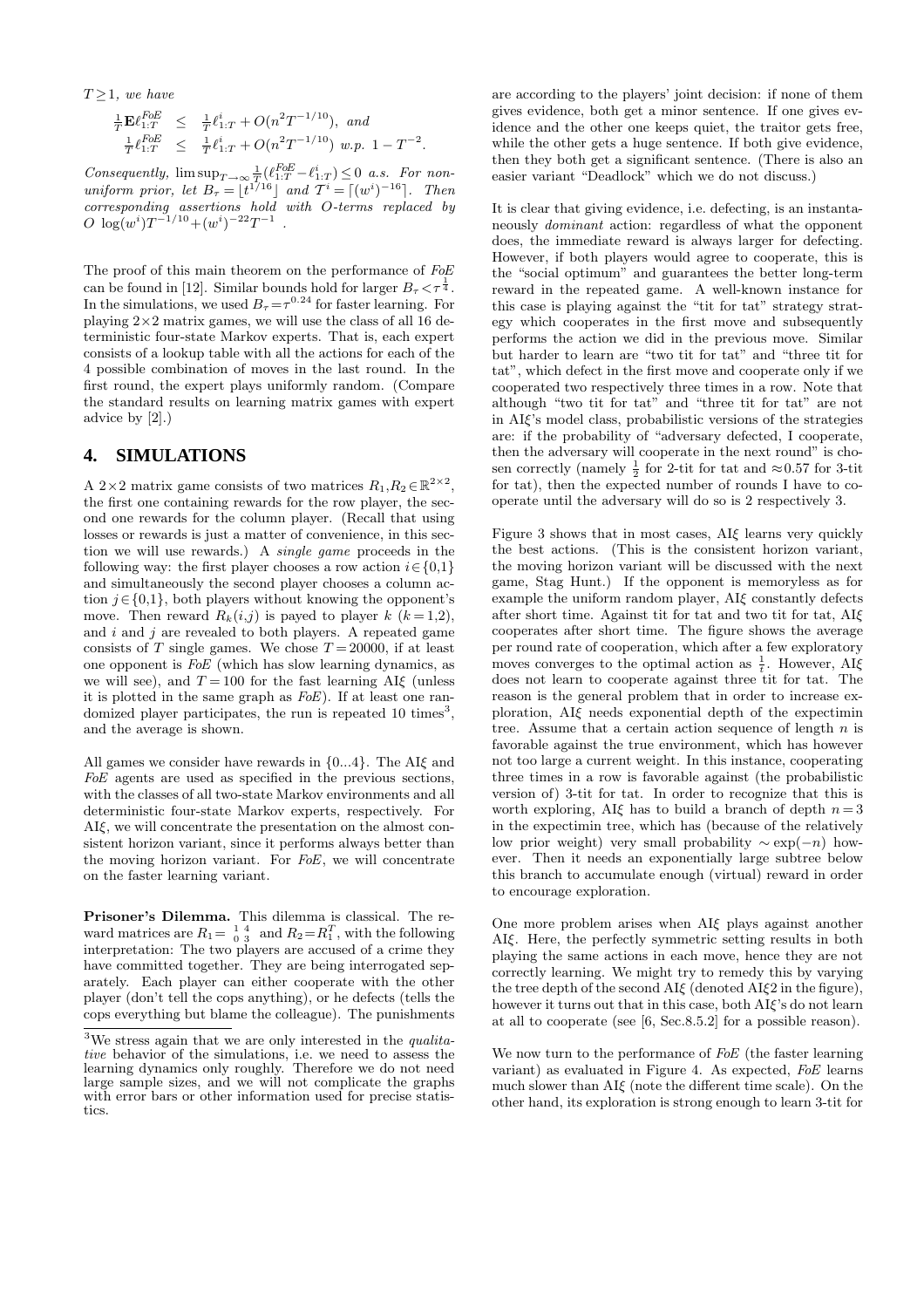

Figure 3: AIξ in Prisoner's Dilemma



Figure 4: FoE (and AIξ) in Prisoner's Dilemma

tat (and even harder opponents). When playing against another instance of FoE, we notice however that they usually do not succeed to overcome the dominance of mutual defection. Also when FoE competes with AIξ, they tend to learn mutual defection rather than cooperation. (Sometimes, they learn cooperation in one or two of the possible states of the MDP.)

Stag Hunt. This game is also known as "Assurance". The reward matrices are  $R_1 = \begin{array}{cc} 2 & 3 \\ 0 & 4 \end{array}$  and  $R_2 = R_1^T$ . Two players are hunting together. If they cooperate, they will catch the stag. However, one player might not trust the other, in which case he chases rabbits on his own instead. In this case, the other one won't get anything if he tries to cooperate. If both defect, then they are in conflict, and each player gets less rabbits. Although the optimum for both players is to cooperate, they need to trust each other sufficiently. If one player plays uniformly random, it is better for the other to go for the rabbits. Also, defecting has the lower variance.

Maybe it is surprising to observe that  $\overline{A}I\zeta$  (with a depth of 8) does not learn to cooperate against 2-tit for tat (Figure 5). The reason is that defecting has a relatively good payoff, and therefore exploration is not encouraged as discussed in the previous subsection. If the depth of the tree is increased to 9, AIξ learns cooperation against 2-tit for tat (but not against 3-tit for tat). We also see that the moving horizon variant of AIξ has even more problems with exploration: It does not learn cooperating against 2-tit for tat, even with depth 9. The explanation is that even if AIξ decides to



Figure 5: Stag Hunt: AIξ and its moving horizon variant



Figure 6: Stag Hunt: FoE and its slower learning variant

explore in one time step, in the next step this exploration might not be correctly continued, as the tree is now explored to a different level. This observation can also be made for the Prisoner's Dilemma. In fact, the consistent horizon variant performs always better than moving horizon.

As before, FoE learns much slower but explores more robustly (Figure 6), neither 2- nor 3-tit for tat are a problem. Unlike in the Prisoner's Dilemma, if AI $\xi$  and FoE are competing, they learn mutual cooperation in almost half of the cases, an average over such lucky instances is given in the figure. The same is valid for  $F$ oE against  $F$ oE, while AI $\xi$ against AIξ has the same symmetry problem as already observed in the Prisoner's Dilemma. The original slower learning variant of FoE reaches the same average level of performance only after  $10^5$  time steps instead of  $2 \cdot 10^4$  steps, and moreover with a variance twice as high.

**Chicken.** The reward matrices  $R_1 = \begin{bmatrix} 0 & 4 \\ 1 & 2 \end{bmatrix}$  and  $R_2 = R_1^T$ of the "Chicken" game (also known as "Hawk and Dove") can be interpreted as follows: Two coauthors write a paper, but each tries to spend as little effort as possible. If one succeeds to let the other do the whole work, he has a high reward. On the other hand, if no one does anything, there will be no paper and thus no reward. Finally, if both decide to cooperate, both get some reward. Here, in the repeated game, it is socially optimal to take turns cooperating and defecting.<sup>4</sup> Still the best situation for one player is if he

<sup>4</sup>We assume that the authors are not very good at cooperating, and that the costs of cooperating more than compensate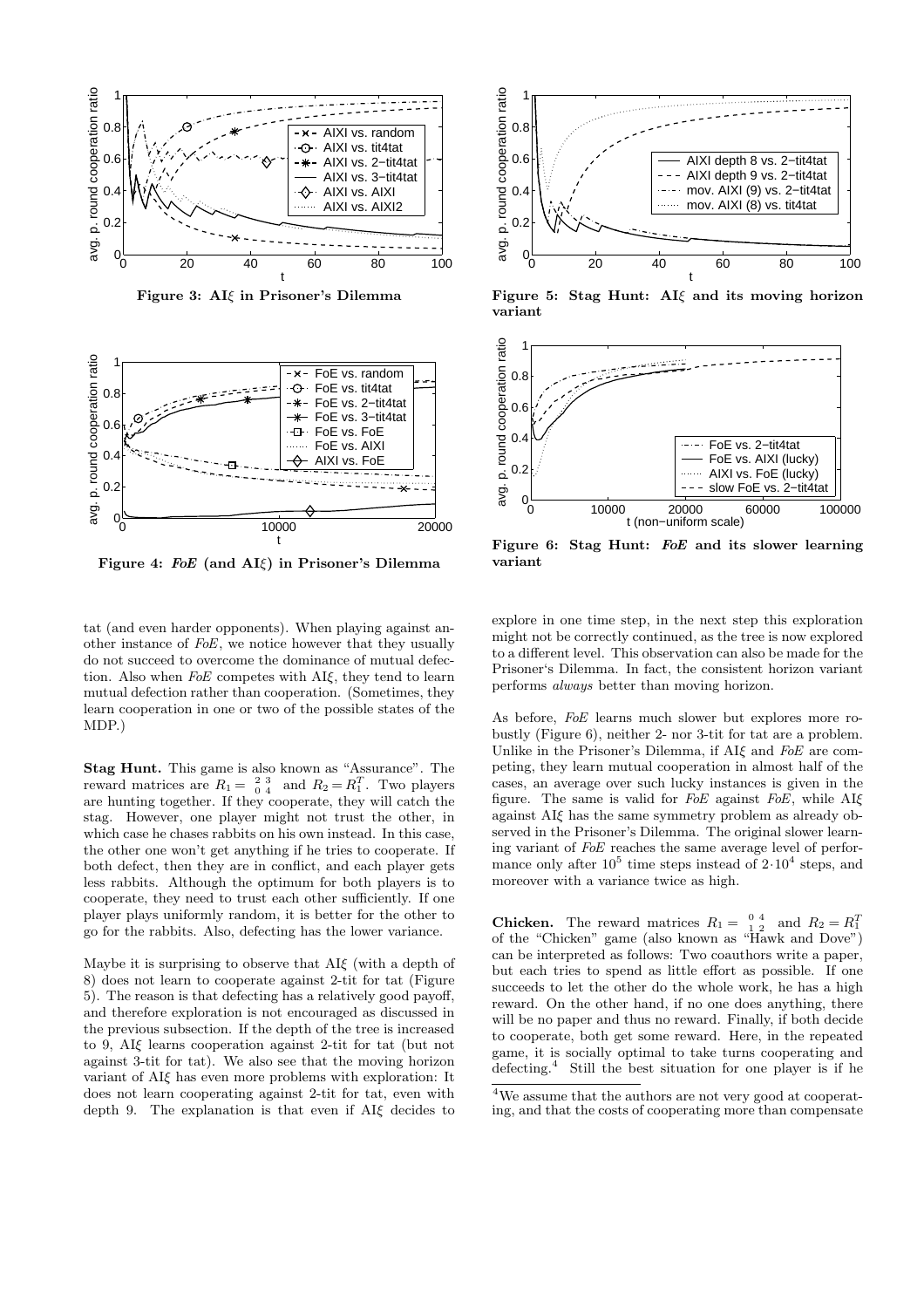

Figure 7:  $AI\xi$  in the Chicken game



Figure 8: FoE (and  $AI\xi$ ) in the Chicken game



If the opponent steadily alternates between cooperating and defecting, then AIξ quickly learns to adapt. This can be observed in Figure 7, where the performance is given in terms of average per round reward instead of cooperation rate. However, AIξ is not obstinate enough to perform well against a "stubborn" adversary that would cooperate only after his opponent has defected for three successive time steps. Here, AIξ learns to cooperate, leaving his opponent the favorable role as the dominant defector. (However, AIξ learns to dominate the less stubborn adversary which cooperates after two defecting actions.) When two AIξs play against each other, they again have the symmetry problem. Interestingly, if we break symmetry by giving the second AIξ a depth of 9, he will turn out the dominant defector (not shown in the graph).

FoE behaves differently in this game (Figure 8). While he learns to deal with the steadily alternating adversary and emerges as the dominant defector against the stubborn one, he would give precedence to AIξ in most cases. This is not hard to explain, since FoE in the beginning plays essentially random. Thus AIξ learns quickly to defect, and for FoE remains nothing but learning to cooperate. However, this does not always happen: In the minority of the cases, FoE



Figure 9: AI $\xi$  and FoE in Battle of Sexes



Figure 10: AI $\xi$  and FoE in Matching Pennies

defects enough such that AI $\xi$  decides to cooperate, and FoE will be the dominant defector. (Hence the average shown in the graph is less clear in favor of AIξ.)

Battle of Sexes. In this game, a married couple wants to spend the evening together, but they didn't settle if they would go to the theater (her preference) or the pub (his preference). However, if they fail to meet, both have a boring evening (and no reward at all). The reward matrices are<br> $P = \frac{20 \text{ and } P}{\sqrt{2}}$  and  $P = \frac{40}{\sqrt{2}}$  Coordination is clearly important  $R_1 = \begin{matrix} 2 & 0 \\ 0 & 4 \end{matrix}$  and  $R_2 = \begin{matrix} 4 & 0 \\ 0 & 2 \end{matrix}$ . Coordination is clearly important in the repeated game. Like in "Chicken", taking turns is a social optimum, while it is best for one player if his choice becomes dominant.

In Figure 9, our universal learners show similar performance like in the Chicken game. Both learn to deal with an alternating partner. FoE also learns to dominate over a stubborn adversary which plays his less favorite action only after the opponent insists three times on that. AI $\xi$  is dominated by this stubborn player. However, AIξ always dominates FoE. Finally, in contrast to the Chicken game, AIξ against AIξ does not have the symmetry problem, but they both learn to alternate.

Matching Pennies. Each player conceals in his palm a coin with either heads or tails up. They are revealed simultaneously. If they match (both heads or both tails), the first player wins, otherwise the second. This is the only zerosum game of the games we consider, where  $R_1 = \begin{smallmatrix} 4 & 0 \\ 0 & 4 \end{smallmatrix}$  and  $R_2 = \begin{smallmatrix} 0 & 4 \\ 4 & 0 \end{smallmatrix}$ . Thus, there is a minimax strategy for both play-

for the synergy. We could assign a reward of 3 instead of 2 to mutual cooperation. This is the less interesting situation of "Easy Chicken", where cooperating is the optimal long-term strategy like in the previous games.